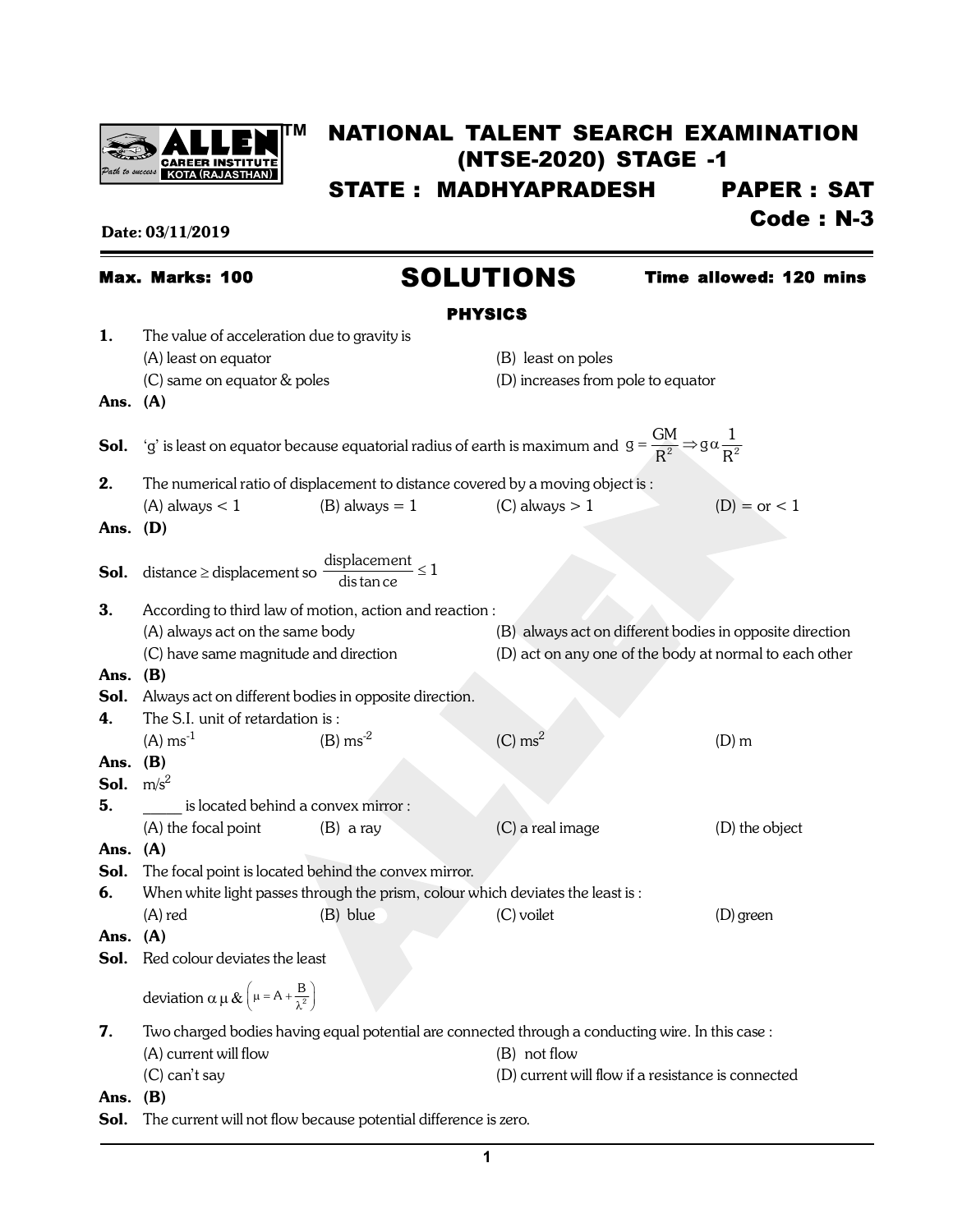- 8. Two parallel wires carrying current in opposite directions :
	- -

 $B_{1}$ F

- (A) attract each other (B) repel each other
- (C) do not affect each other (D) get moved perpendicular to each other
- Ans. (B)

Sol.

$$
I_1 \qquad P \qquad P \qquad I_2
$$

Since the direction of magnetic field at point P due to I $_1$  is perpendicular inwards, and in accordance with Fleming's left hand rule, the direction of force will be away from the first wire means repulsive.

| 9.                       | The magnetic field inside a solenoid is:                            |                                                                   |                                                                                                                     |                       |
|--------------------------|---------------------------------------------------------------------|-------------------------------------------------------------------|---------------------------------------------------------------------------------------------------------------------|-----------------------|
|                          | (A) non uniform                                                     |                                                                   | (B) variable                                                                                                        |                       |
|                          | (C) same at all points except at its ends                           |                                                                   | $(D)$ zero                                                                                                          |                       |
| Ans.                     | (C)                                                                 |                                                                   |                                                                                                                     |                       |
| Sol.                     |                                                                     | Magnetic field is uniform inside solenoid and decrease near ends. |                                                                                                                     |                       |
| 10.                      | Inside a magnet lines of force move from :                          |                                                                   |                                                                                                                     |                       |
|                          | (A) north to south pole                                             |                                                                   | (B) away from north pole                                                                                            |                       |
|                          | (C) south to north pole                                             |                                                                   | (D) away from south pole                                                                                            |                       |
| Ans.                     | (C)                                                                 |                                                                   |                                                                                                                     |                       |
| Sol.                     | Magnetic field lines move from south to north.                      |                                                                   |                                                                                                                     |                       |
| 11.                      |                                                                     | The resistance of a conductor is directly proportional to:        |                                                                                                                     |                       |
|                          | (A) its area of cross section                                       |                                                                   | (B) density                                                                                                         |                       |
|                          | (C) melting point                                                   |                                                                   | (D) length                                                                                                          |                       |
| Ans. $(D)$               |                                                                     |                                                                   |                                                                                                                     |                       |
|                          |                                                                     | $R = \frac{\rho l}{\Delta}$                                       |                                                                                                                     |                       |
| <b>Sol.</b> $R \alpha l$ |                                                                     |                                                                   |                                                                                                                     |                       |
| 12.                      |                                                                     | Light travels fastest in which of the following materials :       |                                                                                                                     |                       |
|                          | (A) diamond                                                         | (B) water                                                         | $(C)$ glass                                                                                                         | $(D)$ air             |
| Ans.                     | (D)                                                                 |                                                                   |                                                                                                                     |                       |
| Sol.                     |                                                                     |                                                                   | Speed of light is inversly proportional to the optical density of medium and the optical density of air is minimum. |                       |
| 13.                      | Acceleration always acts in the direction :                         |                                                                   |                                                                                                                     |                       |
|                          | (A) of displacement                                                 | (B) of the initial velocity                                       | (C) of net force                                                                                                    | (D) of final velocity |
| Ans.                     | (C)                                                                 |                                                                   |                                                                                                                     |                       |
| Sol.                     | Acceleration acts in the direction of net force.                    |                                                                   |                                                                                                                     |                       |
|                          |                                                                     |                                                                   | <b>CHEMISTRY</b>                                                                                                    |                       |
| 14.                      |                                                                     | Which statements are correct regarding the following reaction?    |                                                                                                                     |                       |
|                          | $2PbO(s) + C(s) \rightarrow 2Pb(s) + CO2(g)$<br>(i) Lead is reduced |                                                                   |                                                                                                                     |                       |
|                          |                                                                     |                                                                   |                                                                                                                     |                       |
|                          | (ii) Carbon dioxide is oxidised                                     |                                                                   |                                                                                                                     |                       |
|                          | (iii) Carbon is oxidised                                            |                                                                   |                                                                                                                     |                       |
|                          | (iv) Lead oxide is reduced                                          |                                                                   |                                                                                                                     |                       |
|                          | $(A)$ (i) and (ii)                                                  | $(B)$ (iii) and (iv)                                              | $(C)$ (i), (ii) and (iii)                                                                                           | $(D)$ All             |
| Ans.                     | (B)                                                                 |                                                                   |                                                                                                                     |                       |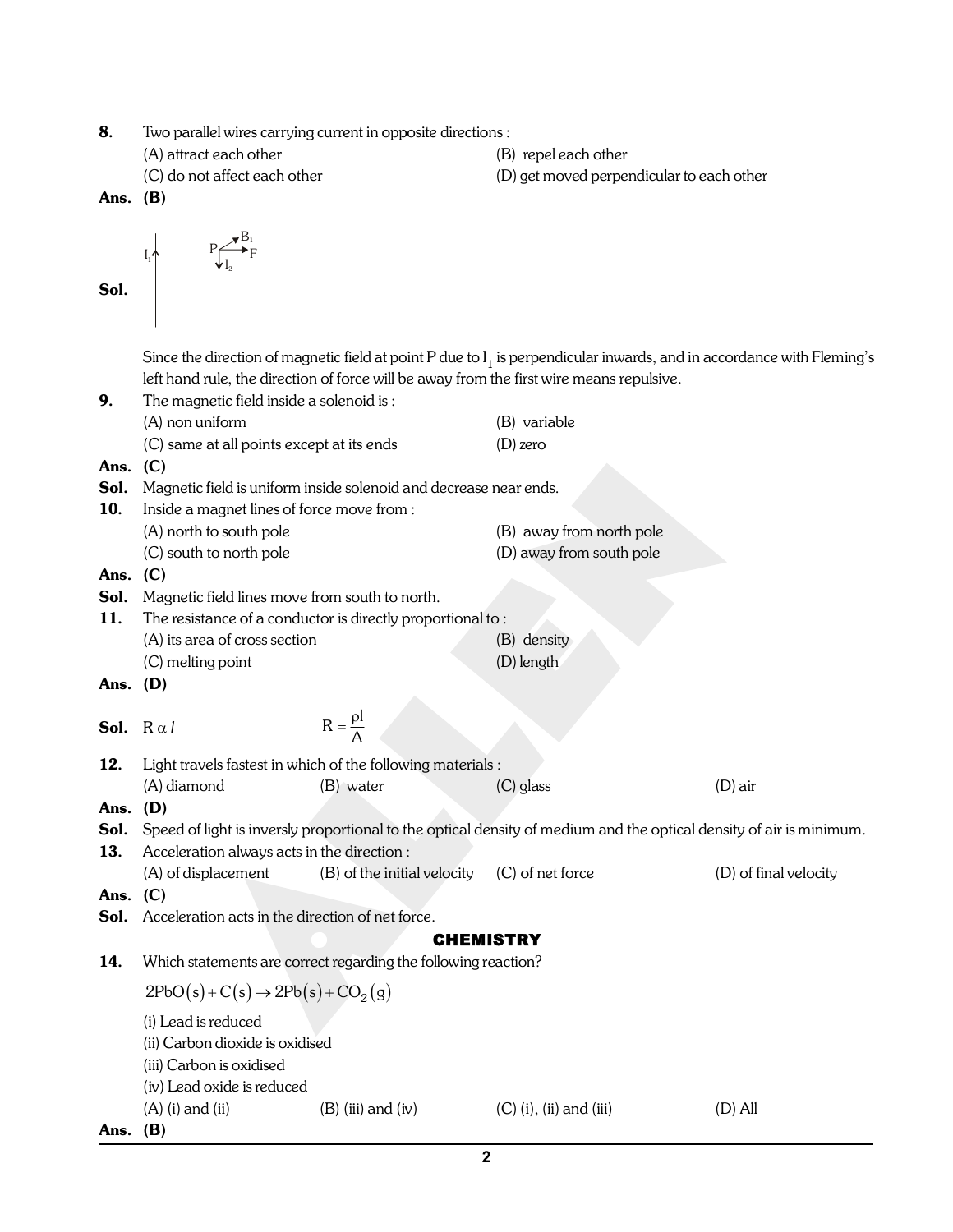| Sol.<br>15.        | PbO is getting reduced as it is loosing oxygen. While carbon is getting oxidised as it is gaining oxygen.<br>What will happen on putting dilute HCl on iron powder? |                                                                            |                                                                                                |               |  |
|--------------------|---------------------------------------------------------------------------------------------------------------------------------------------------------------------|----------------------------------------------------------------------------|------------------------------------------------------------------------------------------------|---------------|--|
|                    | (A) Hydrogen gas and $FeCl2$ will form<br>(C) $\text{FeCl}_2$ and $\text{H}_2\text{O}$ will form                                                                    |                                                                            | (B) Chlorine gas and $FeCl2$ will form<br>(D) Will be no reaction                              |               |  |
| Ans. $(A)$         |                                                                                                                                                                     |                                                                            |                                                                                                |               |  |
| Sol.               | $Fe(s)$ + HCl(dil) $\rightarrow$ FeCl <sub>2</sub> + H <sub>2</sub> ( $\uparrow$ )                                                                                  |                                                                            |                                                                                                |               |  |
| 16.                | The number of covalent bonds in ethane are:                                                                                                                         |                                                                            |                                                                                                |               |  |
|                    | $(A)$ 6                                                                                                                                                             | $(B)$ 7                                                                    | (C) 8                                                                                          | $(D)$ 9       |  |
| Ans.<br>Sol.       | (B)<br>The structural formula of ethane is-                                                                                                                         |                                                                            |                                                                                                |               |  |
|                    |                                                                                                                                                                     |                                                                            |                                                                                                |               |  |
|                    | $\begin{array}{c} \, H \, \, H \\ \, \, I \\ \, H \! - \! C \! - \! C \! - \! H \\ \, \, I \! , \, \, I \! , \end{array}$                                           |                                                                            |                                                                                                |               |  |
|                    |                                                                                                                                                                     | Thereare 7 covalent bonds, Six C-H bonds and One C-C bond.                 |                                                                                                |               |  |
| 17.                |                                                                                                                                                                     |                                                                            | If electronic configuration of an atom is $2, 8, 7$ , then atomic number of the atom will be : |               |  |
| Ans. $(C)$         | (A) 15                                                                                                                                                              | $(B)$ 16                                                                   | $(C)$ 17                                                                                       | (D) 18        |  |
| Sol.               | Given electronic configuration is                                                                                                                                   |                                                                            |                                                                                                |               |  |
|                    | K, L, M                                                                                                                                                             |                                                                            |                                                                                                |               |  |
|                    | 2, 8, 7                                                                                                                                                             |                                                                            |                                                                                                |               |  |
|                    | Atomic No. = $2 + 8 + 7 = 17$                                                                                                                                       |                                                                            |                                                                                                |               |  |
| 18.                | Which functional group is present in Butanone                                                                                                                       |                                                                            |                                                                                                |               |  |
|                    | $(A)$ $\begin{matrix} 0 \\ 1 \\ -C \end{matrix}$ $\rightarrow$ OH                                                                                                   | $(B)$ $\begin{matrix} 0 \\ -C \end{matrix}$                                | $(C)$ <sub><math>\sim</math></sub> $-C=0$                                                      | $(D)$ $-C=N$  |  |
| Ans. $(C)$         |                                                                                                                                                                     |                                                                            |                                                                                                |               |  |
| Sol.               |                                                                                                                                                                     | $\sum C = O$ (ketone) functional group is present in butanone.             |                                                                                                |               |  |
| 19.                | Which will have electronic configuration 2, 8, 2?                                                                                                                   |                                                                            |                                                                                                |               |  |
|                    | $(A)$ Na                                                                                                                                                            | $(B)$ Mg                                                                   | $(C)$ Al                                                                                       | $(D)$ Si      |  |
| Ans. $(B)$<br>Sol. |                                                                                                                                                                     |                                                                            |                                                                                                |               |  |
| 20.                | Atomic No. of Magnesium (Mg) is 12 and its electronic configuration is 2, 8, 2.<br>Which element have two shells and both these shells are fulfilled with electrons |                                                                            |                                                                                                |               |  |
|                    | $(A)$ S                                                                                                                                                             | $(B)$ Ne                                                                   | (C) N                                                                                          | $(D)$ He      |  |
| Ans.               | (B)                                                                                                                                                                 |                                                                            |                                                                                                |               |  |
| Sol.               | So, its both shells are fully filled.                                                                                                                               | Atomic no. of Neon (Ne) is 10 and its electronic configuration is 2, 8.    |                                                                                                |               |  |
| 21.                |                                                                                                                                                                     | $CH_4 + Cl_2 \xrightarrow{\text{sun light}} CH_3Cl + HCl$ This reaction is |                                                                                                |               |  |
|                    | (A) Substitution                                                                                                                                                    | (B) Oxidation                                                              | (C) Combination                                                                                | (D) Reduction |  |
| Ans.               | (A)                                                                                                                                                                 |                                                                            |                                                                                                |               |  |
| Sol.               | The given reaction is substitution reaction in which hydrogen is substituted by chlorine.                                                                           |                                                                            |                                                                                                |               |  |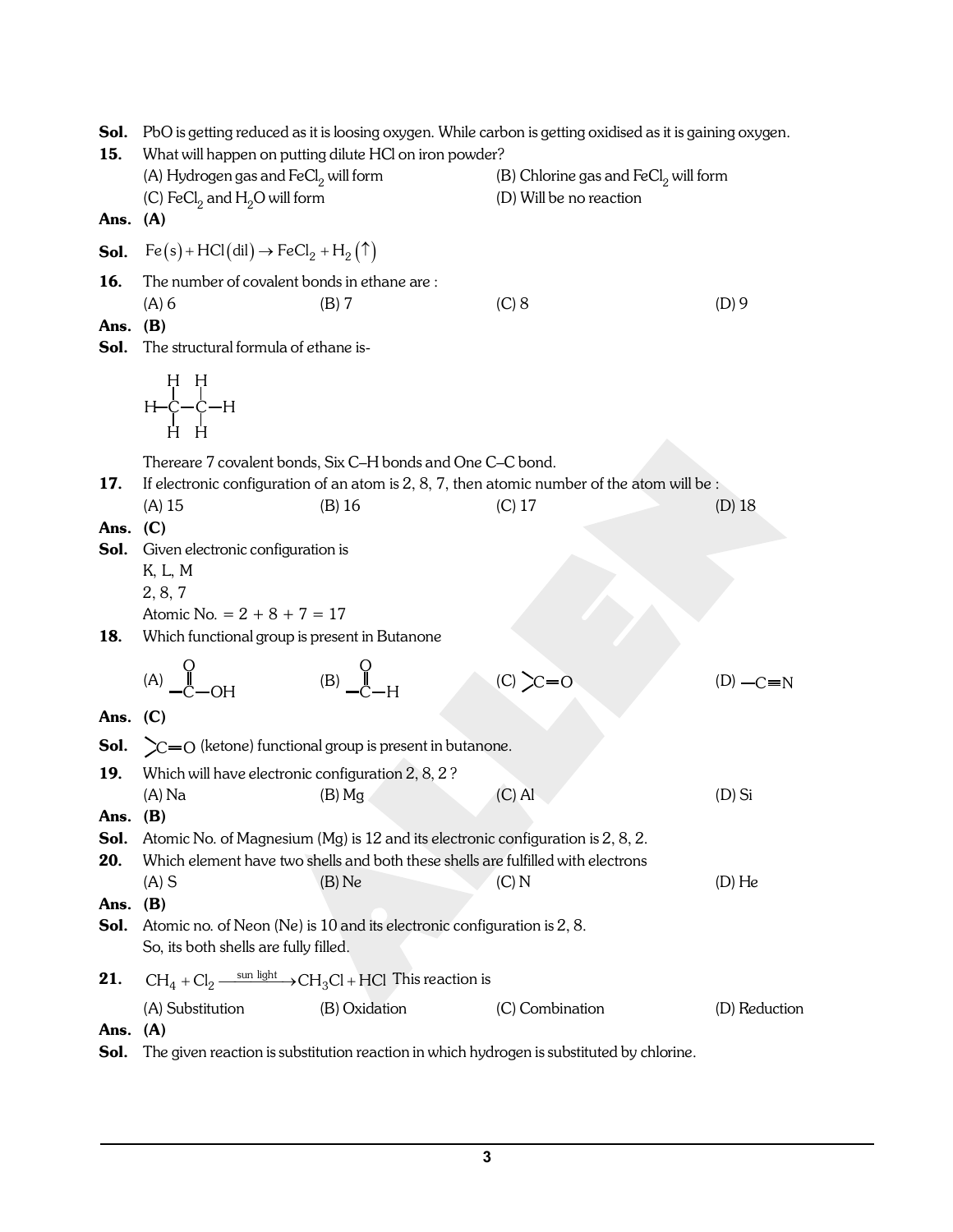| 22.          | $R$ $C=C\left\{\n\begin{array}{ccc}\nR & H & H \\ R & \xrightarrow{C}C\n\end{array}\n\right\}$                                                     |                                                                                                |                                                                                                               |                   |  |
|--------------|----------------------------------------------------------------------------------------------------------------------------------------------------|------------------------------------------------------------------------------------------------|---------------------------------------------------------------------------------------------------------------|-------------------|--|
| Ans.<br>Sol. | The given reaction is<br>(A) Oxidation<br>(B)                                                                                                      | (B) Reduction<br>It is hydrogenation reaction i.e. addition of hydrogen hence it is reduction. | (C) Substitution                                                                                              | (D) Decomposition |  |
| 23.          | The structural formula of cyclopentane is:                                                                                                         |                                                                                                |                                                                                                               |                   |  |
|              | (A)                                                                                                                                                | (B)                                                                                            |                                                                                                               |                   |  |
| Ans.<br>Sol. | (C)                                                                                                                                                |                                                                                                | Prefix cyclo indicates closed chain compound and pentane means it contains five carbon atoms.                 |                   |  |
|              |                                                                                                                                                    |                                                                                                |                                                                                                               |                   |  |
| 24.          | $\mathop{\parallel}\limits^{\bullet} _{m}$<br>The name of H <del>-</del> C-H is :                                                                  |                                                                                                |                                                                                                               |                   |  |
|              | (A) Acetone                                                                                                                                        | (B) Acetic acid                                                                                | (C) Ethanol                                                                                                   | (D) Formaldehyde  |  |
| Ans. $(D)$   |                                                                                                                                                    |                                                                                                |                                                                                                               |                   |  |
| Sol.         | The name of given compound is Formaldehyde.                                                                                                        |                                                                                                |                                                                                                               |                   |  |
| 25.          |                                                                                                                                                    | Which among the following is/are saturated compound?                                           |                                                                                                               |                   |  |
|              | $(A) CH_{A}$                                                                                                                                       | (B) C <sub>3</sub> H <sub>8</sub>                                                              | $(C) C_5H_{12}$                                                                                               | (D) All the above |  |
| Ans.         | (D)                                                                                                                                                |                                                                                                |                                                                                                               |                   |  |
| Sol.         |                                                                                                                                                    |                                                                                                | All the given compounds have general formula $C_nH_{2n+2}$ i.e. all are saturated compounds.                  |                   |  |
| 26.          |                                                                                                                                                    | $\mathrm{XCI}_2$ is a solid and high melting point compound. X will be                         |                                                                                                               |                   |  |
|              | $(A)$ Na<br>(B)                                                                                                                                    | $(B)$ Mg                                                                                       | $(C)$ Al                                                                                                      | $(D)$ Si          |  |
| Ans.<br>Sol. | As valency of X in given compound is 2 so X is Mg.                                                                                                 |                                                                                                |                                                                                                               |                   |  |
|              |                                                                                                                                                    |                                                                                                | <b>BOTANY</b>                                                                                                 |                   |  |
| 27.          | Which of the following is not a divisional stage -                                                                                                 |                                                                                                |                                                                                                               |                   |  |
|              | (A) Telophase                                                                                                                                      | (B) Prophase                                                                                   | (C) Metaphase                                                                                                 | (D) Interphase    |  |
| Ans.         | (D)                                                                                                                                                |                                                                                                |                                                                                                               |                   |  |
| Sol.         | Interphase is resting stage between two successive cell division. Prophase, metaphase, telophase are stages of<br>karyokinesis. (Nuclear division) |                                                                                                |                                                                                                               |                   |  |
| 28.          | Cell organelles embeded in-                                                                                                                        |                                                                                                |                                                                                                               |                   |  |
|              | (A) Cytoplasmic memrane                                                                                                                            |                                                                                                | (B) Muccin                                                                                                    |                   |  |
|              | (C) Protoplasm                                                                                                                                     |                                                                                                | (D) Cytoplasm                                                                                                 |                   |  |
| Ans.         | (D)                                                                                                                                                |                                                                                                |                                                                                                               |                   |  |
| Sol.         | Cell organells are embedded in cytoplasm.                                                                                                          |                                                                                                |                                                                                                               |                   |  |
| 29.          | Growth rings are formed by the activity of -                                                                                                       |                                                                                                |                                                                                                               |                   |  |
|              | (A) Xylem<br>(D)                                                                                                                                   | (B) Phelom                                                                                     | (C) Both Xylem and Phloem                                                                                     | (D) Cambium       |  |
| Ans.<br>Sol. |                                                                                                                                                    |                                                                                                | Growth rings are formed by the activity of combium in dicot plant, during secondary growth of stem and roots. |                   |  |
| 30.          | Reserve Food Product of most of the algae is -                                                                                                     |                                                                                                |                                                                                                               |                   |  |
|              | (A) Glycogen                                                                                                                                       | $(B)$ Fat                                                                                      | (C) Cellulose                                                                                                 | (D) Starch        |  |
| Ans.         | (D)                                                                                                                                                |                                                                                                |                                                                                                               |                   |  |
|              |                                                                                                                                                    |                                                                                                |                                                                                                               |                   |  |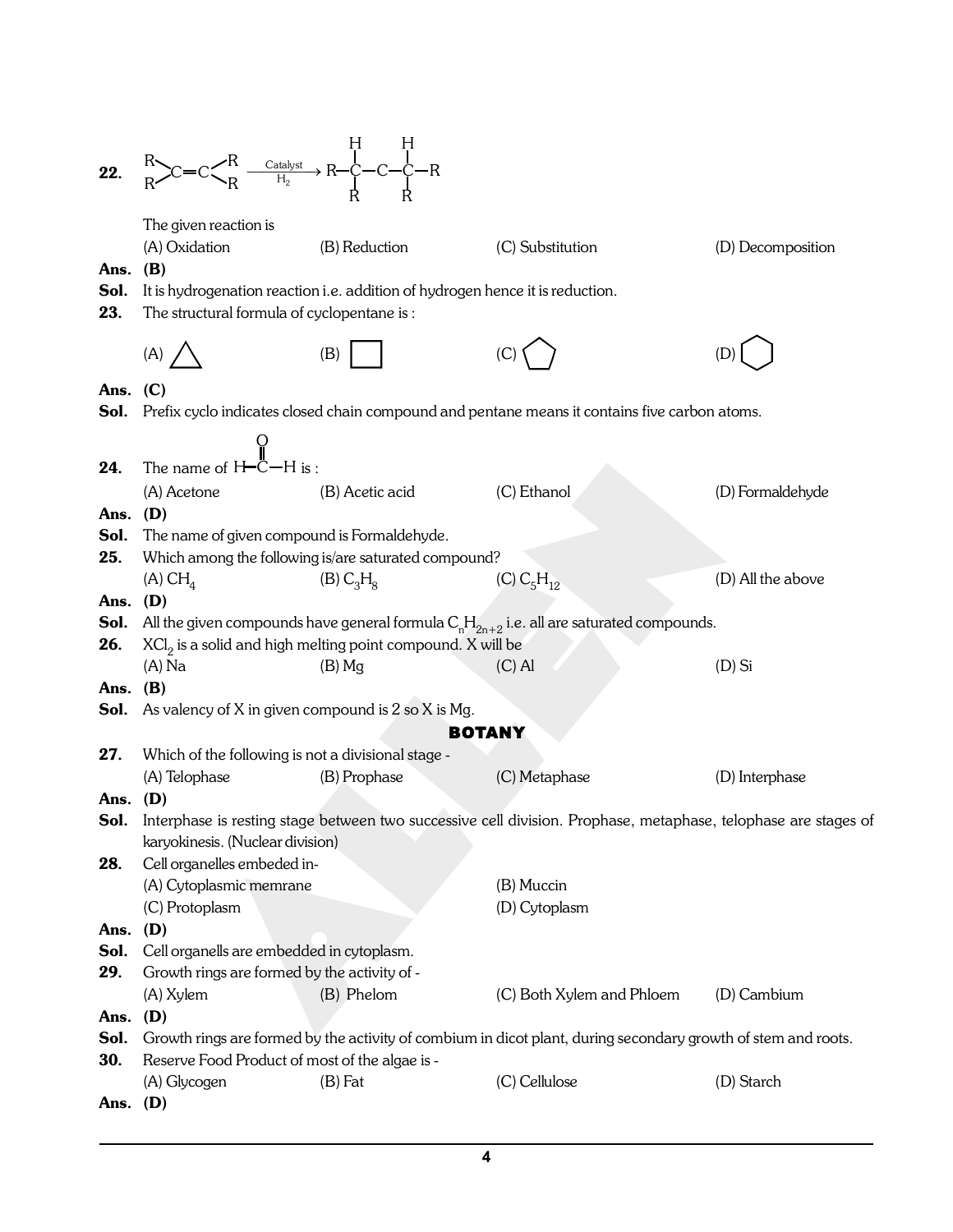| Sol.         | Reserve food product of most of the algae is starch.                |                                                                                     |                                                                                                                           |                   |  |
|--------------|---------------------------------------------------------------------|-------------------------------------------------------------------------------------|---------------------------------------------------------------------------------------------------------------------------|-------------------|--|
| 31.          | Largest Ecosystem of the world are -                                |                                                                                     |                                                                                                                           |                   |  |
|              | (A) Forest                                                          | (B) Grassland                                                                       | (C) Great lakes                                                                                                           | (D) Oceans        |  |
| Ans.         | (D)                                                                 |                                                                                     |                                                                                                                           |                   |  |
| Sol.         | Largest ecosystem of the world are oceans.                          |                                                                                     |                                                                                                                           |                   |  |
| 32.          | The Xylem is plants are responsible for-                            |                                                                                     |                                                                                                                           |                   |  |
|              | (A) Transport of water                                              |                                                                                     | (B) Transport of oxygen                                                                                                   |                   |  |
|              | (C) Transport of food                                               |                                                                                     | (D) Transport of Amino acid                                                                                               |                   |  |
| Ans.         | (A)                                                                 |                                                                                     |                                                                                                                           |                   |  |
| Sol.         |                                                                     | The xylem in plants are responsible for transport of water from root to the leaves. |                                                                                                                           |                   |  |
| 33.          | Budding type of Reproduction is found in -                          |                                                                                     |                                                                                                                           |                   |  |
|              | (A) Peepal                                                          | (B) Bryophyllum                                                                     | $(C)$ Rose                                                                                                                | (D) Sugar Cane    |  |
| Ans.         | (B)                                                                 |                                                                                     |                                                                                                                           |                   |  |
| Sol.         | called epiphyllous buds.                                            |                                                                                     | Bryophyllum can reproduce asexually through vegetative propagation by leaf bud (budding). These leaf buds are             |                   |  |
| 34.          | Which of the following acid is also a vitamin -                     |                                                                                     |                                                                                                                           |                   |  |
|              | (A) Ascorbic acid                                                   | (B) Formic acid                                                                     | (C) Malic acid                                                                                                            | (D) Palmatic acid |  |
| Ans. $(A)$   |                                                                     |                                                                                     |                                                                                                                           |                   |  |
| Sol.         | Vitamin C is also known as Ascorbic acid.                           |                                                                                     |                                                                                                                           |                   |  |
| 35.          |                                                                     | Which of the following plant tip has Quiescent centre -                             |                                                                                                                           |                   |  |
|              | (A) Stem                                                            | (B) Root                                                                            | $(C)$ Leaf                                                                                                                | (D) Sepal         |  |
| Ans.         | (B)                                                                 |                                                                                     |                                                                                                                           |                   |  |
| Sol.         |                                                                     |                                                                                     | Quiescent centre is a group of cells with the flat face towards the root tip. Where cell division proceeds very slowly or |                   |  |
|              | not at all found in root tip of plant.                              |                                                                                     |                                                                                                                           |                   |  |
| 36.          | Which of the following is a plant Hormone-                          |                                                                                     |                                                                                                                           |                   |  |
|              | (A) Insulin                                                         | (B) Thyroxin                                                                        | (C) Cytokinin                                                                                                             | (D) Oestrogen     |  |
| Ans.         | (C)                                                                 |                                                                                     |                                                                                                                           |                   |  |
| Sol.         |                                                                     | Cytokinin is a plant hormone which help in cell division.                           |                                                                                                                           |                   |  |
| 37.          | Ribosomes are granules formed of-                                   |                                                                                     |                                                                                                                           |                   |  |
|              | (A) Only m-RNA                                                      | (B) Only Proteins                                                                   | $(C)$ r RNA + Proteins                                                                                                    | (D) Only DNA      |  |
| Ans.         | (C)                                                                 |                                                                                     |                                                                                                                           |                   |  |
| Sol.         |                                                                     |                                                                                     | Ribosome are granules formed of $rRNA + Proteins$ and is therefore a ribonucleoprotein.                                   |                   |  |
| 38.          | The Anther contains -                                               |                                                                                     |                                                                                                                           |                   |  |
|              | (A) Sepals                                                          | (B) Ovules                                                                          | (C) Pistil                                                                                                                | (D) Pollen-grains |  |
| Ans.<br>Sol. | (D)<br>The anther contains pollen grains.                           |                                                                                     |                                                                                                                           |                   |  |
| 39.          |                                                                     |                                                                                     |                                                                                                                           |                   |  |
|              | Cell Organelles essential for photorespiration is -<br>(A) Ribosome |                                                                                     |                                                                                                                           |                   |  |
| Ans.         | (C)                                                                 | (B) Dictyosome                                                                      | (C) Peroxisomes                                                                                                           | (D) Glyoxisome    |  |
| Sol.         |                                                                     |                                                                                     | Cell organelles essential for photorespiration is chloroplast, peroxisomes and mitochondria.                              |                   |  |
| 40.          | Pollination in Maize held by -                                      |                                                                                     |                                                                                                                           |                   |  |
|              | (A) Insect                                                          | (B) Water                                                                           | $(C)$ Air                                                                                                                 | (D) Animal        |  |
| Ans.         | (C)                                                                 |                                                                                     |                                                                                                                           |                   |  |
| Sol.         | Pollination in maize held by air.                                   |                                                                                     |                                                                                                                           |                   |  |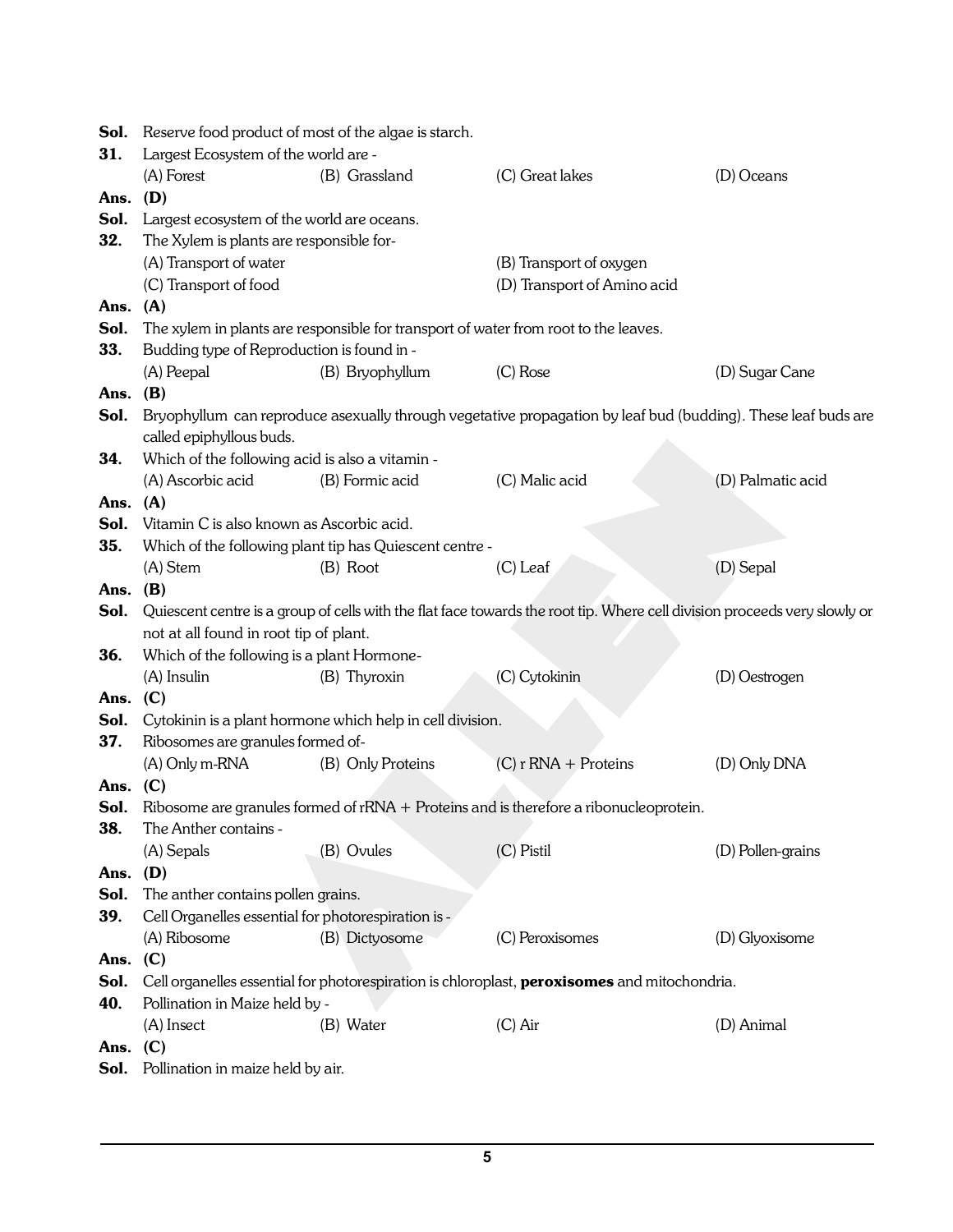|      | <b>HISTORY</b>                                                                                                 |                                                                             |                                                                                                                      |                    |  |  |
|------|----------------------------------------------------------------------------------------------------------------|-----------------------------------------------------------------------------|----------------------------------------------------------------------------------------------------------------------|--------------------|--|--|
| 41.  |                                                                                                                | Which of the following cities is not related to the Indus civilization?     |                                                                                                                      |                    |  |  |
|      | (A) Mohanjodaro                                                                                                | (B) Kalibangan                                                              | (C) Lothal                                                                                                           | (D) Patliputra     |  |  |
| Ans. | (D)                                                                                                            |                                                                             |                                                                                                                      |                    |  |  |
| Sol. |                                                                                                                |                                                                             | Patliputra is not associated with Indus civilisation. It became the capital of major powers in ancient India such as |                    |  |  |
|      |                                                                                                                | Shishunaga Empire, Nanda Empire, Maurya Empire etc.                         |                                                                                                                      |                    |  |  |
| 42.  |                                                                                                                | Who was the Governor General during the 1857 the first war of Independence? |                                                                                                                      |                    |  |  |
|      | (A) Lord Dalhousie                                                                                             | (B) Lord Ripon                                                              | (C) Lord Curzon                                                                                                      | (D) Lord Canning   |  |  |
| Ans. | (D)                                                                                                            |                                                                             |                                                                                                                      |                    |  |  |
| Sol. |                                                                                                                |                                                                             | Lord Canning served as Governor General of India from 1856 to 1862. In 1858 he became first Viceroy of India.        |                    |  |  |
| 43.  | Who was the founder of Satya Sodhak Samaj?                                                                     |                                                                             |                                                                                                                      |                    |  |  |
|      | (A) Ram Mohan Roy                                                                                              |                                                                             | (B) Dayanand Saraswati                                                                                               |                    |  |  |
|      | (C) Jyotiba Phule                                                                                              |                                                                             | (D) Swami Vivekanand                                                                                                 |                    |  |  |
| Ans. | (C)                                                                                                            |                                                                             |                                                                                                                      |                    |  |  |
| Sol. |                                                                                                                |                                                                             | Satya Sodhak Samaj was a social reform society founded by Jyotirao Phule in Pune, Maharashtra in 1873.               |                    |  |  |
| 44.  |                                                                                                                |                                                                             | Which of the following foreign travellers came to India during Chandra Gupta Maurya's Period?                        |                    |  |  |
|      | (A) Fa-Xian                                                                                                    | (B) Arean                                                                   | (C) Xuan Zang/Hiuen Tsang                                                                                            | (D) Megasthenes    |  |  |
| Ans. | (D)                                                                                                            |                                                                             |                                                                                                                      |                    |  |  |
| Sol. |                                                                                                                |                                                                             | Megasthenes came to India during Chandra Gupta Maurya's period. He wrote about Mauryan administration in his         |                    |  |  |
|      | book Indica.                                                                                                   |                                                                             |                                                                                                                      |                    |  |  |
| 45.  |                                                                                                                | Who among the following is called the "Bhoja of Andhra"?                    |                                                                                                                      |                    |  |  |
|      | (A) Krishnandeva Rai                                                                                           | (B) Veer Narsimha                                                           | (C) Immadi Narsimha                                                                                                  | (D) Rajendra Chola |  |  |
| Ans. | (A)                                                                                                            |                                                                             |                                                                                                                      |                    |  |  |
| Sol. | He was the emperor of the Vijaynagar Empire. He was the third ruler of Tuluva Dynasty. He was called 'Bhoja of |                                                                             |                                                                                                                      |                    |  |  |
|      | Andhra' due to his literary works.                                                                             |                                                                             |                                                                                                                      |                    |  |  |
| 46.  | Kandariya Mahadev Temple is located at -                                                                       |                                                                             |                                                                                                                      |                    |  |  |
|      | (A) Khajuraho                                                                                                  | (B) Badami                                                                  | (C) Ajanta                                                                                                           | (D) Ellora         |  |  |
| Ans. | (A)                                                                                                            |                                                                             |                                                                                                                      |                    |  |  |
| Sol. |                                                                                                                |                                                                             | Kandariya Mahadev Temple is the largest and most ornate Hindu temple in the medieval temple group found at           |                    |  |  |
|      | Khajuraho in M.P.                                                                                              |                                                                             |                                                                                                                      |                    |  |  |
| 47.  |                                                                                                                | Where is the ancient coastal settlement Arikamedu located?                  |                                                                                                                      |                    |  |  |
|      | (A) Vishakhapattnam                                                                                            | (B) Chennai                                                                 | (C) Puducherry                                                                                                       | (D) Port Blair     |  |  |
| Ans. | (C)                                                                                                            |                                                                             |                                                                                                                      |                    |  |  |
| Sol. |                                                                                                                | Arikamedu is an archaeological site in southern India in Puducherry.        |                                                                                                                      |                    |  |  |
| 48.  | Who wrote "Humayun nama"?                                                                                      |                                                                             |                                                                                                                      |                    |  |  |
|      | (A) Gulbadan Begam                                                                                             |                                                                             | (B) Abul Fazl                                                                                                        |                    |  |  |
|      | (C) Badayuni                                                                                                   |                                                                             | (D) Barni                                                                                                            |                    |  |  |
| Ans. | (A)                                                                                                            |                                                                             |                                                                                                                      |                    |  |  |
| Sol. |                                                                                                                |                                                                             | Gulbadan Begam was a Mughal Princess and the danghter of emperor Babur. She wrote Humayun-Nama on the                |                    |  |  |
|      | request of her nephew, Emperor Akbar.                                                                          |                                                                             |                                                                                                                      |                    |  |  |
| 49.  | Who wrote "Kiratarjuniya"?                                                                                     |                                                                             |                                                                                                                      |                    |  |  |
|      | (A) Shudraka                                                                                                   | (B) Bharvi                                                                  | (C) Kalhan                                                                                                           | (D) Bilhan         |  |  |
| Ans. | (B)                                                                                                            |                                                                             |                                                                                                                      |                    |  |  |
| Sol. | Ariuna and Lord Shiva                                                                                          |                                                                             | Kiratarjuniya is a Sanskrit Kavya by Bharvi written in the 6th century or earlier. It describes the combat between   |                    |  |  |

Arjuna and Lord Shiva.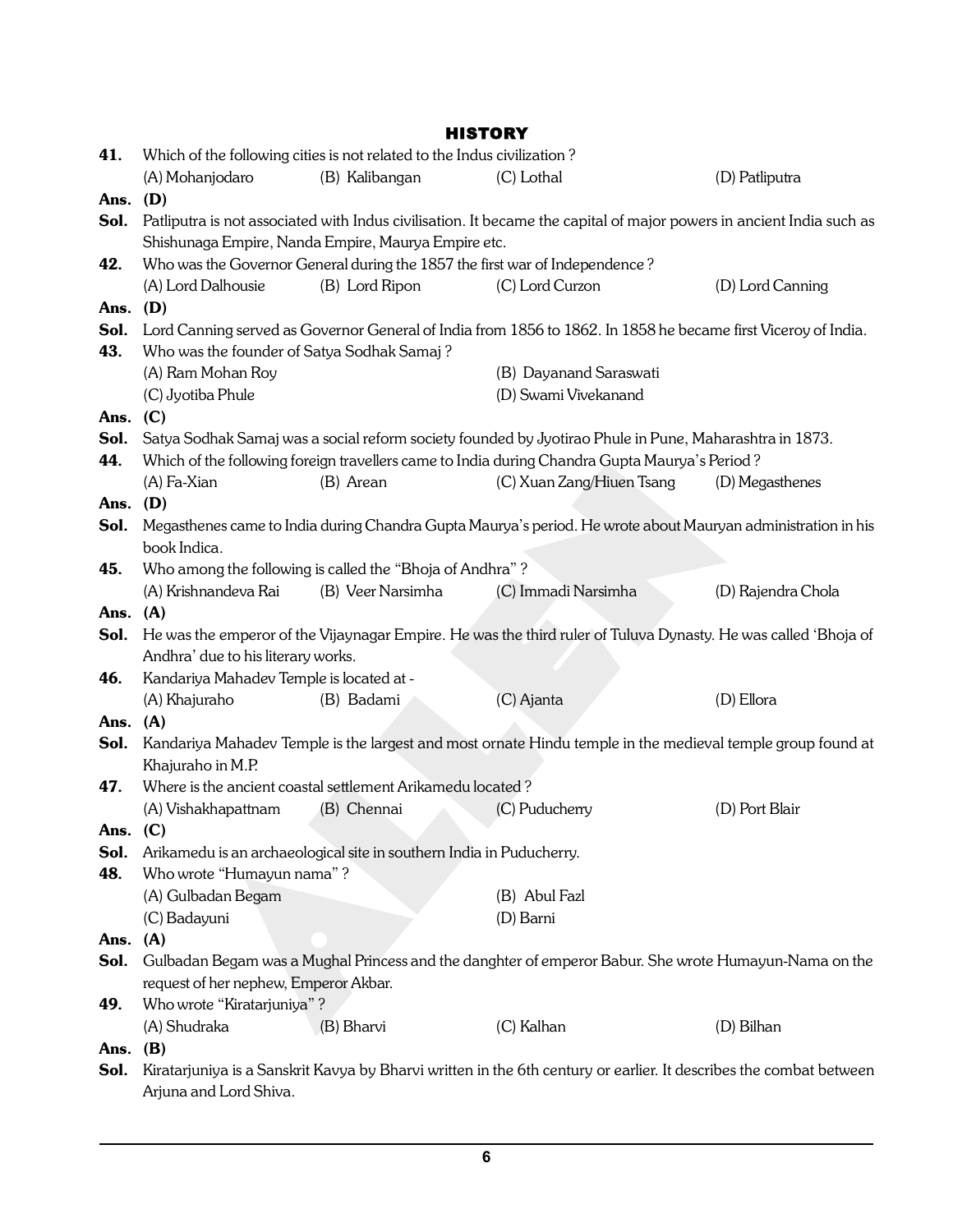| 50.         | Who founded Forward Bloc?                                                                                    |                                                                                   |                                                                                                     |                                                                                                                       |  |
|-------------|--------------------------------------------------------------------------------------------------------------|-----------------------------------------------------------------------------------|-----------------------------------------------------------------------------------------------------|-----------------------------------------------------------------------------------------------------------------------|--|
|             | (A) Subhash Chandra Bose                                                                                     |                                                                                   | (B) Jawaharlal Nehru                                                                                |                                                                                                                       |  |
|             | (C) Gandhiji                                                                                                 |                                                                                   | (D) Mohammad Ali Jinnah                                                                             |                                                                                                                       |  |
| Ans.        | (A)                                                                                                          |                                                                                   |                                                                                                     |                                                                                                                       |  |
| Sol.        |                                                                                                              |                                                                                   | It emerged as a faction within the Indian National Congress in 1939, led by Subhash Chandra Bose.   |                                                                                                                       |  |
| 51.         |                                                                                                              | Lothal the port city of Indus Valley civilization is located -                    |                                                                                                     |                                                                                                                       |  |
|             | (A) Gujarat                                                                                                  | (B) Rajasthan                                                                     | (C) Punjab                                                                                          | (D) Haryana                                                                                                           |  |
| Ans.        | (A)                                                                                                          |                                                                                   |                                                                                                     |                                                                                                                       |  |
| Sol.        |                                                                                                              |                                                                                   | It was one of the southernmost cities of the ancient Indus Valley civilization located in Gujarat.  |                                                                                                                       |  |
| 52.         | Rani Durgawati was the queen of _____.                                                                       |                                                                                   |                                                                                                     |                                                                                                                       |  |
|             | (A) Garha                                                                                                    | (B) Riwa                                                                          | (C) Jaipur                                                                                          | (D) Jhansi                                                                                                            |  |
| Ans.        | (A)                                                                                                          |                                                                                   |                                                                                                     |                                                                                                                       |  |
| Sol.        |                                                                                                              |                                                                                   | Rani Durgawati was a Chandel princess of Mahoba. She was married to the king of Garha, Dalpat Shah. |                                                                                                                       |  |
| 53.         | Who established "Khalsa" in 1699 A.D. ?                                                                      |                                                                                   |                                                                                                     |                                                                                                                       |  |
|             | (A) Guru Gobind Singh                                                                                        |                                                                                   | (B) Guru Angad                                                                                      |                                                                                                                       |  |
|             | (C) Guru Arjundev                                                                                            |                                                                                   | (D) Guru Tej Bahadur                                                                                |                                                                                                                       |  |
| Ans. (A)    |                                                                                                              |                                                                                   |                                                                                                     |                                                                                                                       |  |
| Sol.        |                                                                                                              |                                                                                   | Guru Gobind Singh, last sikh Guru established an organisation called Khalsa in 1699 A.D.            |                                                                                                                       |  |
| 54.         | Who was the author of Prayag Prashati?                                                                       |                                                                                   |                                                                                                     |                                                                                                                       |  |
|             | (A) Kalidas                                                                                                  | (B) Harishena                                                                     | (C) Varahmihir                                                                                      | (D) Shudrak                                                                                                           |  |
| Ans.        | (B)                                                                                                          |                                                                                   |                                                                                                     |                                                                                                                       |  |
| Sol.        |                                                                                                              |                                                                                   |                                                                                                     | Harishena wrote Prayag Prashasti which is also known as Allahabad pillar inscription, associated with Samudra         |  |
|             | Gupta.                                                                                                       |                                                                                   |                                                                                                     |                                                                                                                       |  |
| 55.         |                                                                                                              | Ashvaghosha writer of Buddhacharita belonged to the court of which Ruler -        |                                                                                                     |                                                                                                                       |  |
|             | (A) Kanishka                                                                                                 | (B) Ashoka                                                                        | (C) Chandragupta Maurya                                                                             | (D) Bimbisara                                                                                                         |  |
| Ans.        | (A)                                                                                                          |                                                                                   |                                                                                                     |                                                                                                                       |  |
| Sol.        |                                                                                                              | Ashvaghosha was a Buddhist philosopher lived in the court of king Kanishka.       |                                                                                                     |                                                                                                                       |  |
|             |                                                                                                              |                                                                                   | <b>GEOGRAPHY</b>                                                                                    |                                                                                                                       |  |
| 56.         |                                                                                                              |                                                                                   | The largest area under mangroves is in which of the following state/union territory?                |                                                                                                                       |  |
|             | (A) Andaman and Nicobar (B) Andhara Pradesh                                                                  |                                                                                   | (C) West Bengal                                                                                     | (D) Gujarat                                                                                                           |  |
| Ans.        | (C)                                                                                                          |                                                                                   |                                                                                                     |                                                                                                                       |  |
|             |                                                                                                              |                                                                                   |                                                                                                     | Sol. Sunderban mangroves is the largest mangrove forest tract of the world spread over India and Bangladesh. The part |  |
|             |                                                                                                              | lying in West Bengal in India is also the largest mangrove forest tract of India. |                                                                                                     |                                                                                                                       |  |
| 57.         | River in its last stage forms-                                                                               |                                                                                   |                                                                                                     |                                                                                                                       |  |
|             | (A) Water Fall                                                                                               | (B) Flood Plains                                                                  | (C) Delta or estuary                                                                                | (D) Ox-Bow lake                                                                                                       |  |
| Ans.        |                                                                                                              |                                                                                   |                                                                                                     |                                                                                                                       |  |
| Sol.        | (C)                                                                                                          |                                                                                   |                                                                                                     |                                                                                                                       |  |
| 58.         | Rivers in their last stage depending upon the topography / physiography of the coast forms estuary or delta. |                                                                                   |                                                                                                     |                                                                                                                       |  |
|             | Sundari trees are found in                                                                                   | (B)                                                                               |                                                                                                     |                                                                                                                       |  |
|             | (A) Tropical forest                                                                                          | Himalayan forest                                                                  | (C) Mangrove forest                                                                                 | (D) Tropical deciduous forest                                                                                         |  |
| Ans.        | (C)                                                                                                          |                                                                                   |                                                                                                     |                                                                                                                       |  |
| Sol.<br>59. |                                                                                                              | Sundari trees are found in sunderban forests, the largest mangrove forest tract   |                                                                                                     |                                                                                                                       |  |
|             | Which scale is a Representative Fraction (R.F.)?                                                             |                                                                                   |                                                                                                     |                                                                                                                       |  |
|             | (A) One inch is equal to ten miles                                                                           |                                                                                   | (B) $1 \text{ cm} = 1 \text{ km}$                                                                   |                                                                                                                       |  |
|             | (C) One cm for an km                                                                                         |                                                                                   | (D) $1:1,00,000$                                                                                    |                                                                                                                       |  |
| Ans.        | (D)                                                                                                          |                                                                                   |                                                                                                     |                                                                                                                       |  |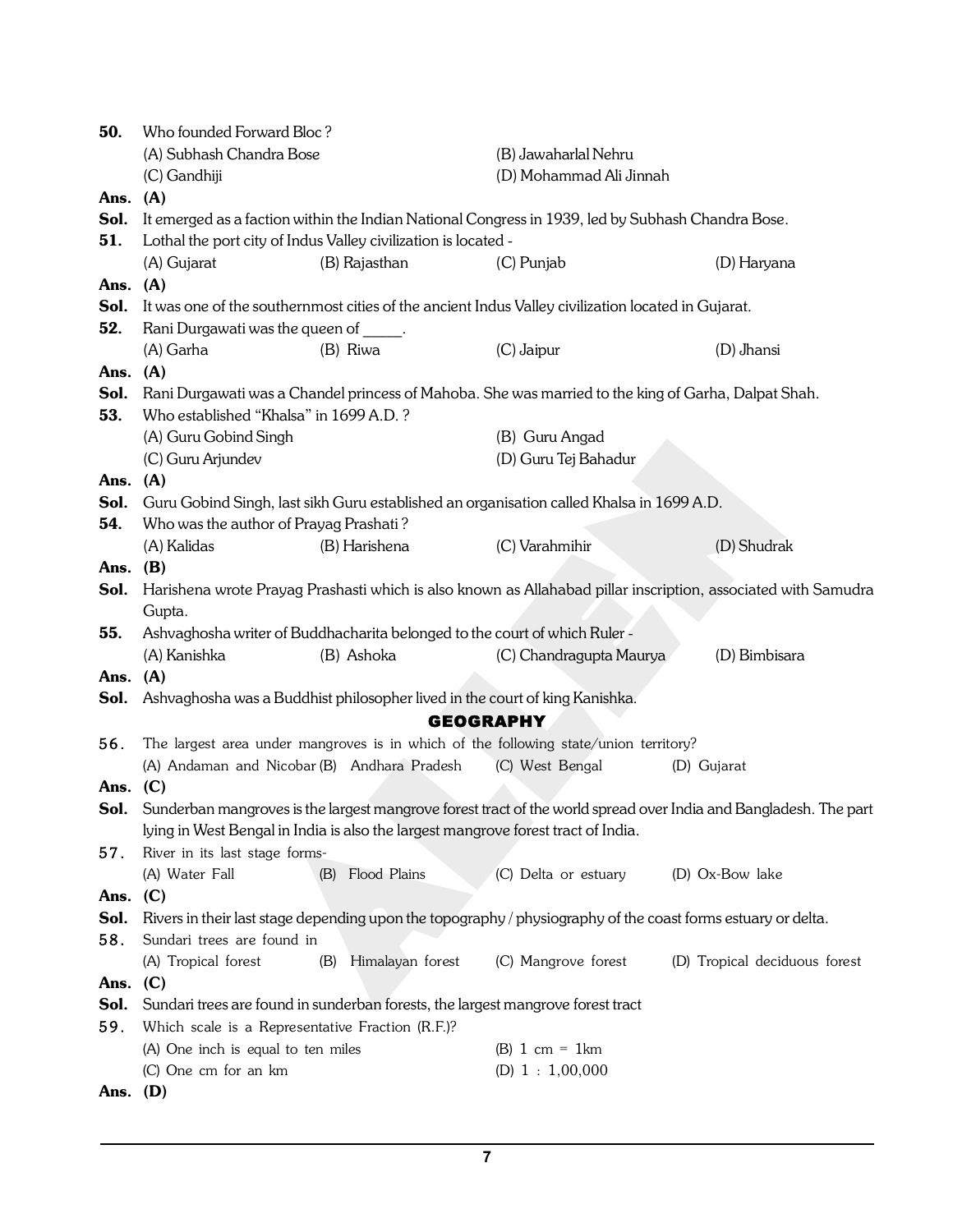| Sol.               | In an RF scale numerator is 01 and denominator is distance on ground and is independent of any particular unit of<br>measurement. |                                                                                                           |                                          |                                                                                                                |  |  |
|--------------------|-----------------------------------------------------------------------------------------------------------------------------------|-----------------------------------------------------------------------------------------------------------|------------------------------------------|----------------------------------------------------------------------------------------------------------------|--|--|
| 60.                | Jim Corbett National Park is located in-                                                                                          |                                                                                                           |                                          |                                                                                                                |  |  |
|                    | (A) Himachal Pradesh                                                                                                              | (B) Uttarakhand                                                                                           | (C) Jammu & kashmir                      | (D) Assam                                                                                                      |  |  |
| Ans. $(B)$         |                                                                                                                                   |                                                                                                           |                                          |                                                                                                                |  |  |
| Sol.               |                                                                                                                                   | Jim Corbett National Park is situated in Ramnagar district of Uttarakhand.                                |                                          |                                                                                                                |  |  |
| 61.                | Yellow Revolution is related to-                                                                                                  |                                                                                                           |                                          |                                                                                                                |  |  |
|                    | (A) Fruit Production                                                                                                              | (B) Sheep rearing                                                                                         | (C) Fish Production                      | (D) Edible Oil & Oil Seeds                                                                                     |  |  |
| Ans. $(D)$         |                                                                                                                                   |                                                                                                           |                                          |                                                                                                                |  |  |
| Sol.               |                                                                                                                                   |                                                                                                           |                                          | Launched in India with implantation of hybrid mustard and sesame seeds (both edible Oil & Oil seeds) in 1987.  |  |  |
| 62.                |                                                                                                                                   | Which of the following Indian States is also known as a 'Land of Red river and Blue Hills'?               |                                          |                                                                                                                |  |  |
|                    | (A) Uttarakhand                                                                                                                   | (B) Assam                                                                                                 | (C) Meghalaya                            | (D) Arunachal Pradesh                                                                                          |  |  |
| Ans. (B)           |                                                                                                                                   |                                                                                                           |                                          |                                                                                                                |  |  |
| Sol.               |                                                                                                                                   |                                                                                                           |                                          | Assam is referred to as "Land of Red River and Blue Hills" where Red River is Brahmaputra (Lauhitya River) and |  |  |
|                    | its surrounding hills.                                                                                                            |                                                                                                           |                                          |                                                                                                                |  |  |
| 63.                | Which of the following is not a Metallic Mineral?                                                                                 |                                                                                                           |                                          |                                                                                                                |  |  |
|                    | $(A)$ Iron                                                                                                                        | (B) Manganese                                                                                             | (C) Gold                                 | (D) Coal                                                                                                       |  |  |
| Ans. $(D)$         |                                                                                                                                   |                                                                                                           |                                          |                                                                                                                |  |  |
| Sol. .             | Coal is a non-metallic mineral.                                                                                                   |                                                                                                           |                                          |                                                                                                                |  |  |
| 64.                |                                                                                                                                   | The Clouded Leopard National Park is situated in which of the following states?                           |                                          |                                                                                                                |  |  |
|                    | (A) Tripura                                                                                                                       | (B) Uttar Pradesh                                                                                         | (C) Assam                                | (D) Mizoram                                                                                                    |  |  |
| Ans. $(A)$<br>Sol. |                                                                                                                                   | Clouded Lopard National Park is situated in Sipahijola district of Tripura.                               |                                          |                                                                                                                |  |  |
| 65.                | Silent Valley is located in-                                                                                                      |                                                                                                           |                                          |                                                                                                                |  |  |
|                    | (A) Tamil Nadu                                                                                                                    | (B) Kerala                                                                                                | (C) Karnataka                            | (D) Himachal Pradesh                                                                                           |  |  |
| Ans. $(B)$         |                                                                                                                                   |                                                                                                           |                                          |                                                                                                                |  |  |
| Sol.               | Silent Valley National Park is located in Kerala.                                                                                 |                                                                                                           |                                          |                                                                                                                |  |  |
| 66.                | River Brahmaputra in Tibet (China) is called                                                                                      |                                                                                                           |                                          |                                                                                                                |  |  |
|                    | (A) Meghana                                                                                                                       | (B) Tsangpo                                                                                               | (C) Padma                                | (D) Debang                                                                                                     |  |  |
| Ans. (B)           |                                                                                                                                   |                                                                                                           |                                          |                                                                                                                |  |  |
| Sol.               |                                                                                                                                   | Brahmaputra is known as Tsang Po (The Purifier) in Tibet the place of its origin.                         |                                          |                                                                                                                |  |  |
| 67.                | The largest Iron and Steel Plant in India is-                                                                                     |                                                                                                           |                                          |                                                                                                                |  |  |
|                    | (A) Tata Iron and Steel Company                                                                                                   |                                                                                                           | (B) Indian Iron and Steel Company        |                                                                                                                |  |  |
|                    | (C) Hindustan Steel Ltd.                                                                                                          |                                                                                                           | (D) Vishveswariah Iron and Steel Company |                                                                                                                |  |  |
| Ans. (A)           |                                                                                                                                   |                                                                                                           |                                          |                                                                                                                |  |  |
| Sol.               | TISCO is the largest Iron and steel plant in India.                                                                               |                                                                                                           |                                          |                                                                                                                |  |  |
| 68.                |                                                                                                                                   | Which of the following separates Indian and Sri Lanka?                                                    |                                          |                                                                                                                |  |  |
|                    | (A) The Gulf of Cambay (B) The Rann of Kutch                                                                                      |                                                                                                           | (C) The Bay of Bengal                    | (D) The Gulf of Mannar                                                                                         |  |  |
| Ans. $(D)$         |                                                                                                                                   |                                                                                                           |                                          |                                                                                                                |  |  |
| Sol.               | India and Sri Lanka are seperated by Gulf of Mannar and Palk Strait.                                                              |                                                                                                           |                                          |                                                                                                                |  |  |
| 69.                | The best Quality of coal.                                                                                                         | Anthracite                                                                                                |                                          |                                                                                                                |  |  |
| Ans. $(B)$         | (A) Bituminous                                                                                                                    | (B)                                                                                                       | (C) Lignite                              | (D) Peat                                                                                                       |  |  |
| Sol.               |                                                                                                                                   | Anthracite is the best quality coal while Peat is the most downgraded one rest-lies in between these two. |                                          |                                                                                                                |  |  |
| 70.                | Where is Kalpakkam?                                                                                                               |                                                                                                           |                                          |                                                                                                                |  |  |
|                    | (A) Uttar Pradesh                                                                                                                 | Maharashtra<br>(B)                                                                                        | (C) Gujarat                              | (D) Tamil Nadu                                                                                                 |  |  |
|                    |                                                                                                                                   |                                                                                                           |                                          |                                                                                                                |  |  |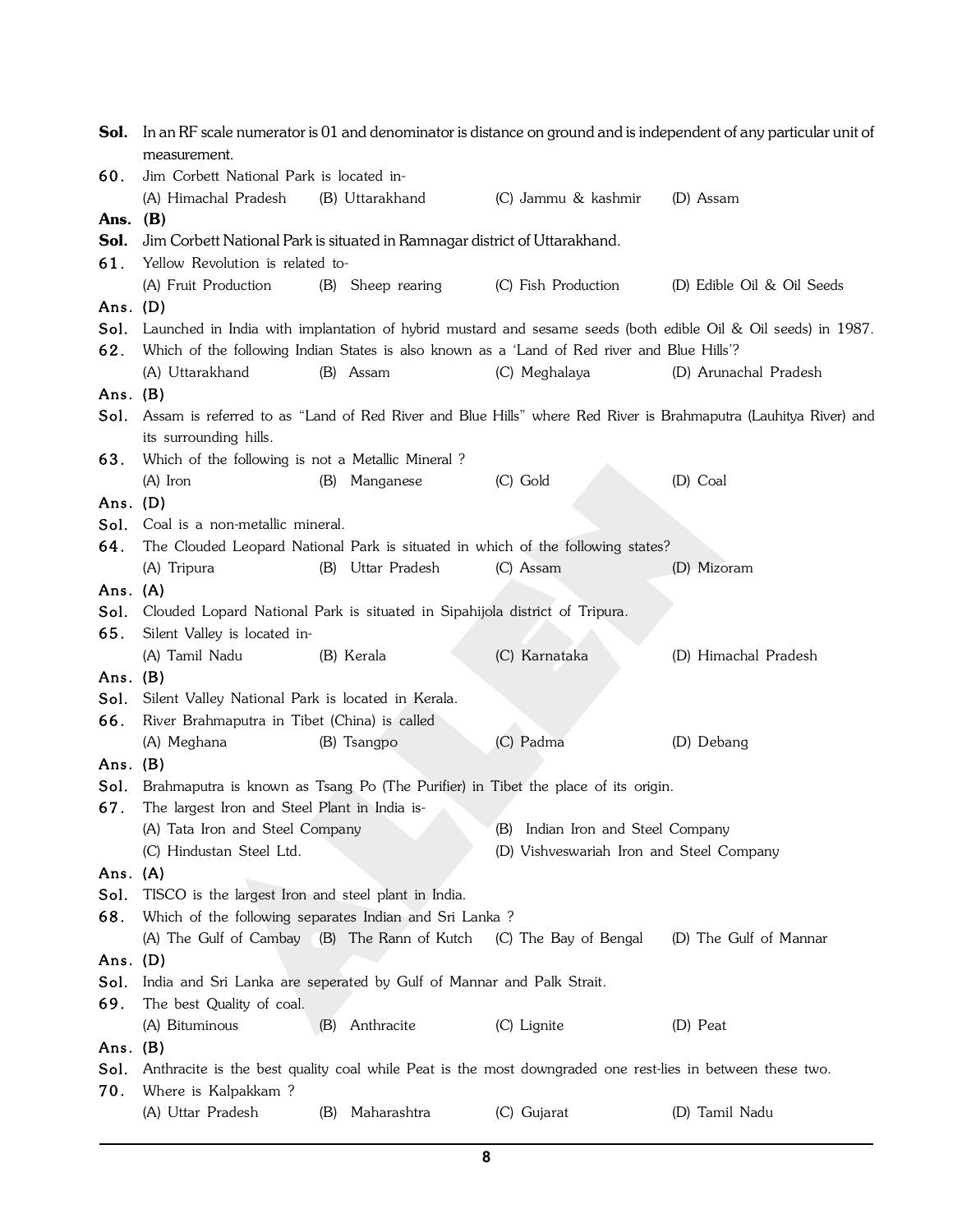| Ans. $(D)$ |                                                                                                                                     |                                                                           |                                                                                              |                                                                                                                   |  |  |
|------------|-------------------------------------------------------------------------------------------------------------------------------------|---------------------------------------------------------------------------|----------------------------------------------------------------------------------------------|-------------------------------------------------------------------------------------------------------------------|--|--|
|            | Sol. Kalpakkam is famous as a Nuclear Power Generation site from state of Tamil Nadu.                                               |                                                                           |                                                                                              |                                                                                                                   |  |  |
|            | <b>CIVICS</b>                                                                                                                       |                                                                           |                                                                                              |                                                                                                                   |  |  |
| 71.        | The word 'Democracy' is focused by 'Demos' and 'Kratia' which are (both) ____ words.                                                |                                                                           |                                                                                              |                                                                                                                   |  |  |
|            | (A) Greek                                                                                                                           | (B) Latin                                                                 | (C) Spanish                                                                                  | (D) English                                                                                                       |  |  |
| Ans. $(A)$ |                                                                                                                                     |                                                                           |                                                                                              |                                                                                                                   |  |  |
| Sol.       |                                                                                                                                     |                                                                           | Democracy is made up of two Greek words. Demos (meaning people) and "Kratia" (meaning rule). |                                                                                                                   |  |  |
| 72.        |                                                                                                                                     |                                                                           | Which Article of the constitution states about the working of an election in India?          |                                                                                                                   |  |  |
|            | (A) Article-19                                                                                                                      | (B) Article-300                                                           | (C) Article-324                                                                              | (D) Article-368                                                                                                   |  |  |
| Ans. $(C)$ |                                                                                                                                     |                                                                           |                                                                                              |                                                                                                                   |  |  |
| Sol.       |                                                                                                                                     |                                                                           | Elections in India are discussed in Part XV of Indian Constitution from Articles 324-329A.   |                                                                                                                   |  |  |
| 73.        | 'Fundamental Rights' can be suspended.                                                                                              |                                                                           |                                                                                              |                                                                                                                   |  |  |
|            | (A) By Judiciary                                                                                                                    | (B) By Parliament                                                         | (C) In emergyency period (D) None of the above                                               |                                                                                                                   |  |  |
| Ans. $(C)$ |                                                                                                                                     |                                                                           |                                                                                              |                                                                                                                   |  |  |
|            |                                                                                                                                     |                                                                           |                                                                                              | Sol. Funamental Rights can be suspended during Emergency Period by President although such suspensions requires   |  |  |
|            | Parliamentary approval.                                                                                                             |                                                                           |                                                                                              |                                                                                                                   |  |  |
| 74.        | Who is responsible for the registration of the voter.                                                                               |                                                                           |                                                                                              |                                                                                                                   |  |  |
|            | (A) Governor                                                                                                                        | (B) Voters                                                                | (C) Political parties                                                                        | (D) Election Commission                                                                                           |  |  |
| Ans. $(D)$ |                                                                                                                                     |                                                                           |                                                                                              |                                                                                                                   |  |  |
| Sol.       |                                                                                                                                     |                                                                           |                                                                                              | Elections related works in India are done by or under the guidance & supervision of Election Commission of India. |  |  |
| 75.        |                                                                                                                                     |                                                                           |                                                                                              |                                                                                                                   |  |  |
|            | (A) Rigid                                                                                                                           | (B) Flexible                                                              | (C) Rigid and Flexible                                                                       | (D) None of the above                                                                                             |  |  |
| Ans. $(C)$ |                                                                                                                                     |                                                                           |                                                                                              |                                                                                                                   |  |  |
| Sol.       | Indian constitution is rigid with reference to its principles and basic philosophy while it is also flexible as any                 |                                                                           |                                                                                              |                                                                                                                   |  |  |
|            |                                                                                                                                     | provision of it can be amended in case of need by a prescribed procedure. |                                                                                              |                                                                                                                   |  |  |
|            |                                                                                                                                     | <b>ECONOMICS</b>                                                          |                                                                                              |                                                                                                                   |  |  |
| 76.        | What is marginal productivity of labour in disguised employment?                                                                    |                                                                           |                                                                                              |                                                                                                                   |  |  |
|            | (A) Zero                                                                                                                            | (B) Minimum                                                               | $(C)$ One                                                                                    | (D) Maximum                                                                                                       |  |  |
| Ans. $(A)$ |                                                                                                                                     |                                                                           |                                                                                              |                                                                                                                   |  |  |
| Sol.       |                                                                                                                                     |                                                                           |                                                                                              | Marginal productivity of labour in case of disguised employment / unemployment remains zero as the output         |  |  |
|            | remains zero with every additional labour unit.                                                                                     |                                                                           |                                                                                              |                                                                                                                   |  |  |
| 77.        |                                                                                                                                     |                                                                           | What the industrial unit is called, which is run will the help of family members?            |                                                                                                                   |  |  |
|            | (A) Village industry                                                                                                                | (B) Agricultural industry (C) Cottage industry                            |                                                                                              | (D) Small industry                                                                                                |  |  |
| Ans. $(C)$ |                                                                                                                                     |                                                                           |                                                                                              |                                                                                                                   |  |  |
| Sol.       | Cottage industry can be started with minimal investments and family labour.                                                         |                                                                           |                                                                                              |                                                                                                                   |  |  |
| 78.        | Where the first mobile bank was established?                                                                                        |                                                                           |                                                                                              |                                                                                                                   |  |  |
|            | (A) in Ahmadnagar district of Maharashtra                                                                                           |                                                                           | (B) in Khargone district of Madhya Pradesh                                                   |                                                                                                                   |  |  |
|            | (C) in Kota district of Rajasthan                                                                                                   |                                                                           | (D) in Mysore district of Karanataka                                                         |                                                                                                                   |  |  |
| Ans. $(B)$ |                                                                                                                                     |                                                                           |                                                                                              |                                                                                                                   |  |  |
| Sol.       |                                                                                                                                     |                                                                           | Laxmi Vahini - first mobile bank started from Khargone (West Nimad) district of M.P.         |                                                                                                                   |  |  |
| 79.        | When Prime Minister Rozgar Yojana started?                                                                                          |                                                                           |                                                                                              |                                                                                                                   |  |  |
|            | (B) $26^{\text{th}}$ January 1950<br>(A) $15^{\text{th}}$ August 1947<br>(C) $2nd$ October 1993<br>(D) $15^{\text{th}}$ August 2015 |                                                                           |                                                                                              |                                                                                                                   |  |  |
| Ans. $(C)$ |                                                                                                                                     |                                                                           |                                                                                              |                                                                                                                   |  |  |
|            | Sol. PMRY was launched on 02 <sup>nd</sup> october 1993 to tackle menace of unemployment.                                           |                                                                           |                                                                                              |                                                                                                                   |  |  |
|            |                                                                                                                                     |                                                                           |                                                                                              |                                                                                                                   |  |  |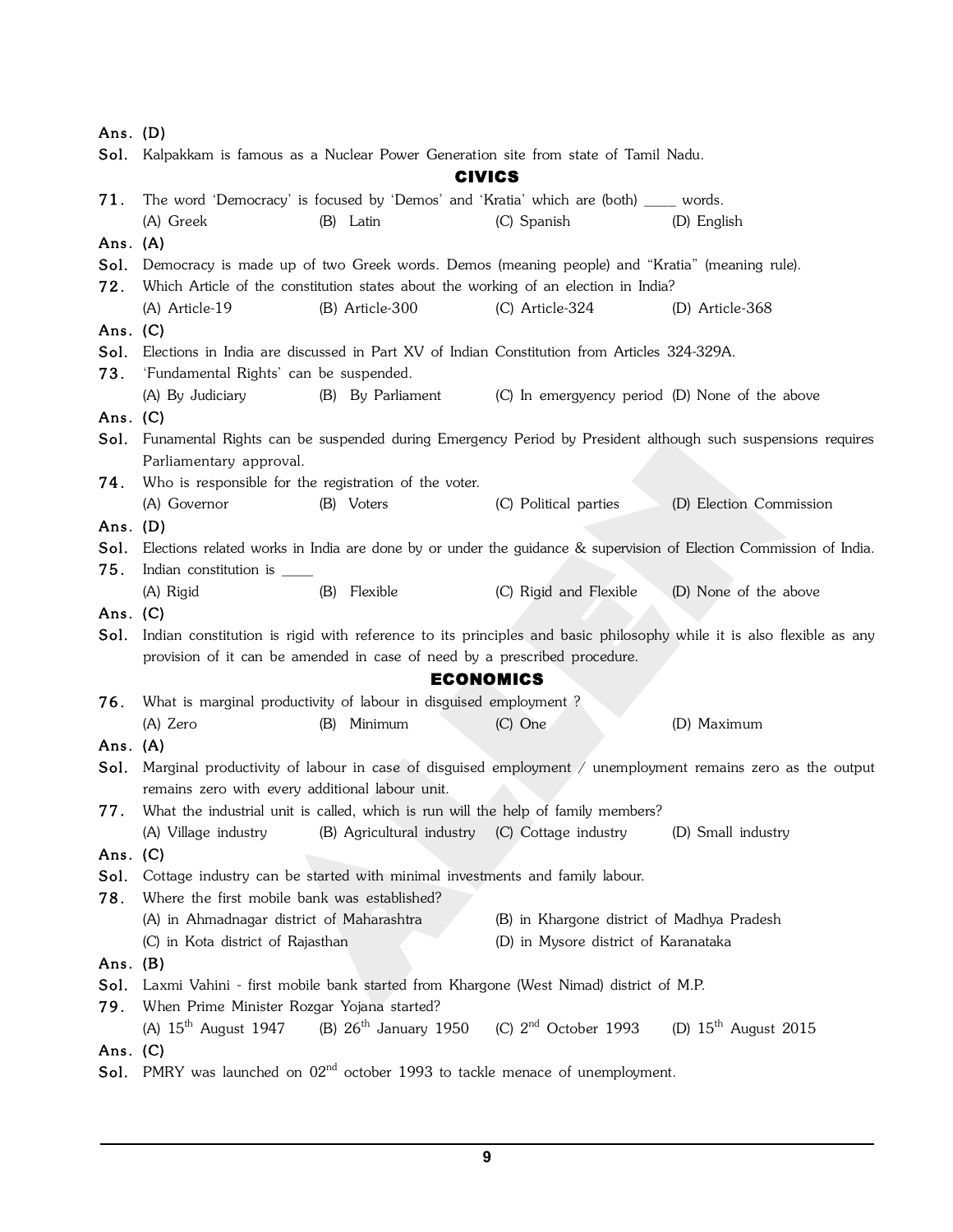80. Which of the following sector contributes maximum in gross domestic product of India? (C) Tertiary sector (A) Primary sector (B) Secondary sector (D) Foreign sector Ans.  $(C)$ Sol. Tetriary sector contributes more than 50% to India's GDP. **MATHEMATICS** If the sum of 14 terms of an A.P. is 1050 and its first term is 10, the 20<sup>th</sup> term will be 81.  $(A)$  140  $(B)$  160  $(C)$  180  $(D) 200$ Ans.  $(D)$ **Sol.**  $S_{14} = \frac{14}{2} [2a + 13d]$  $\Rightarrow$  1050 = 7(2a + 13d)  $\Rightarrow$  2a + 13d = 150  $20 + 13d = 150$  $\therefore$  a = 10  $\therefore$  d = 10  $T_{20} = a + 19d$  $\Rightarrow$  T<sub>20</sub> = 10 + 19 × 10 = 200 The roots of quadrtic equation  $ax^2 + bx + c = 0$  are real and distinct if 82. (A)  $b^2 = 4ac$ (B)  $b^2 - 4ac > 0$ (C)  $b^2 - 4ac < 0$ (D) None of these Ans.  $(B)$ **Sol.**  $ax^2 + bx + c = 0$ For real & disinct roots  $b^2 - 4ac > 0$  $\therefore$  option (B) 83. If in a triangle, square of longest side is equal to the sum of the squares of the other two sides, then the angle opposite the longest side is (C) Obtuse angle (A) Acute angle (B) Right angle (D) None of these Ans.  $(B)$ Sol. Right angle  $\frac{\tan 65}{\cot 25}$  ? 84.  $(B)$  0  $(A)$  1  $(C) 1/2$ (D) None Ans.  $(A)$ **Sol.**  $\frac{\tan 65^{\circ}}{\cot 25} = \frac{\tan 65}{\cot (90 - 65)} = \frac{\tan 65}{\tan 65} = 1$ Here  $cot(90 - \theta) = tan \theta$ 85. Which of the following can not be the probability of an event: (A) 0.78 % (B)  $2/5$ (C) 73%  $(D) -0.78$ Ans.  $(D)$ Sol. (Negative probability not possible)  $0 \leq P(E) \leq 1$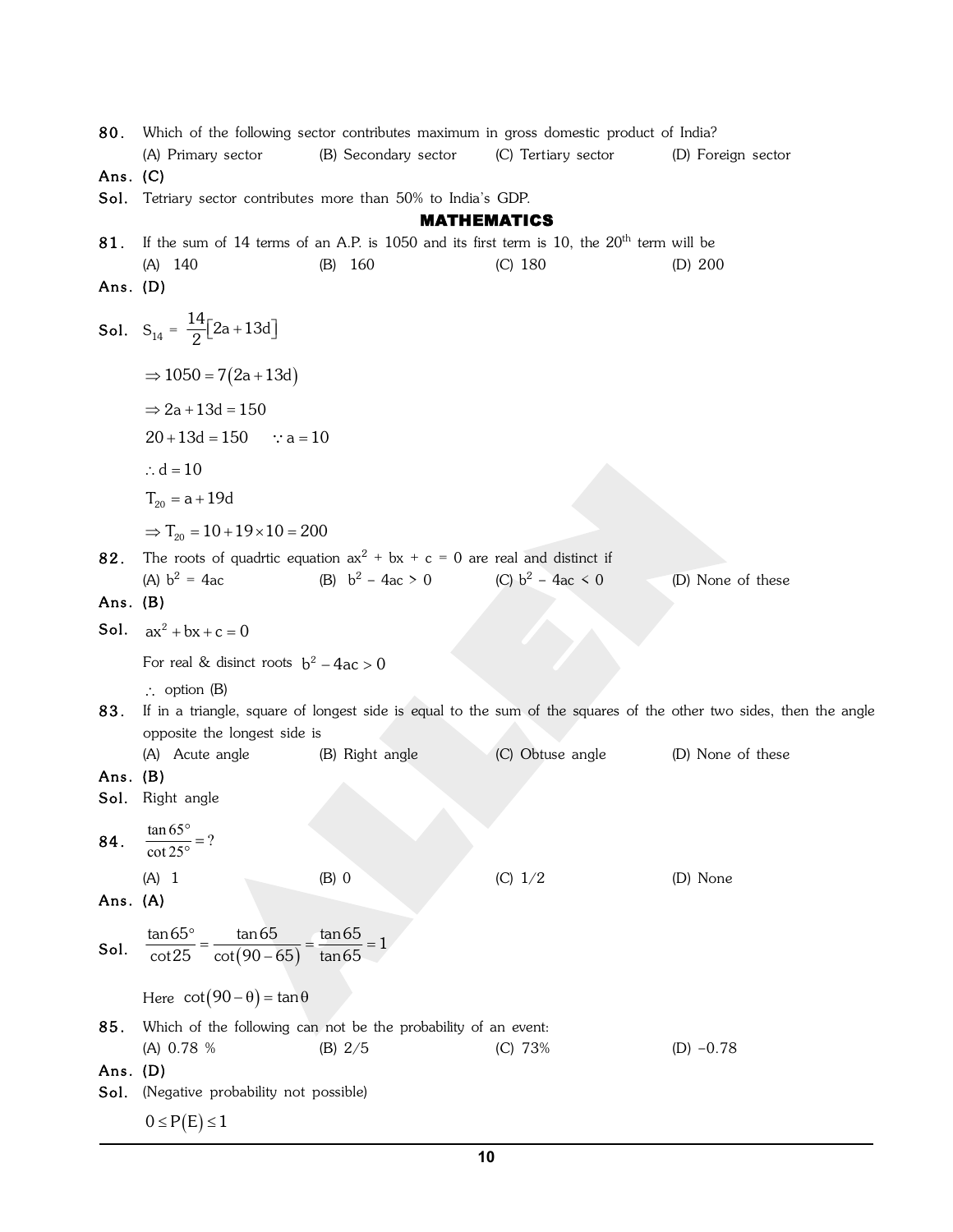86. Cube root of 328509 is  $(A) 65$  $(B) 66$  $(C)$  68 (D) 69 Ans.  $(D)$ Sol.  $\sqrt[3]{328509} = 69$ 87. The ratio of angles in a triangle is  $1:2:3$ , then the largest angle is  $(A)$  60  $(B) 90$  $(C)$  120 (D) None of these Ans. (B) Sol. Here  $x + 2x + 3x = 180$  $6x = 180$  $x = 30$ : largest angle =  $3x = 3 \times 30 = 90^{\circ}$ 88. The point of intersection of lines  $7x - 15y - 2 = 0$  and  $6x + 12y - 18 = 0$  is (A)  $\left(\frac{-49}{29}, \frac{19}{29}\right)$  (B)  $\left(\frac{49}{29}, \frac{19}{29}\right)$  (C)  $\left(\frac{49}{29}, \frac{-19}{29}\right)$ (D) None of these Ans. (B) **Sol.**  $7x-15y=2$  $x = 3 - 2y$  $=3-2\times\frac{19}{29}$  $6x + 12y = 18$  $=3-\frac{38}{29}$  $\Rightarrow$  x + 2y = 3  $\therefore$  x = 3 – 2y  $87 - 38$ Now,  $7(3-2y) = 2 + 15y$ ,  $\overline{29}$  $21 - 14 = 2 + 15y$  $x = +\frac{49}{29}$  $19 = 29y$  $\therefore y = \frac{19}{29}$  $\therefore \left(+\frac{49}{29},\frac{19}{29}\right)$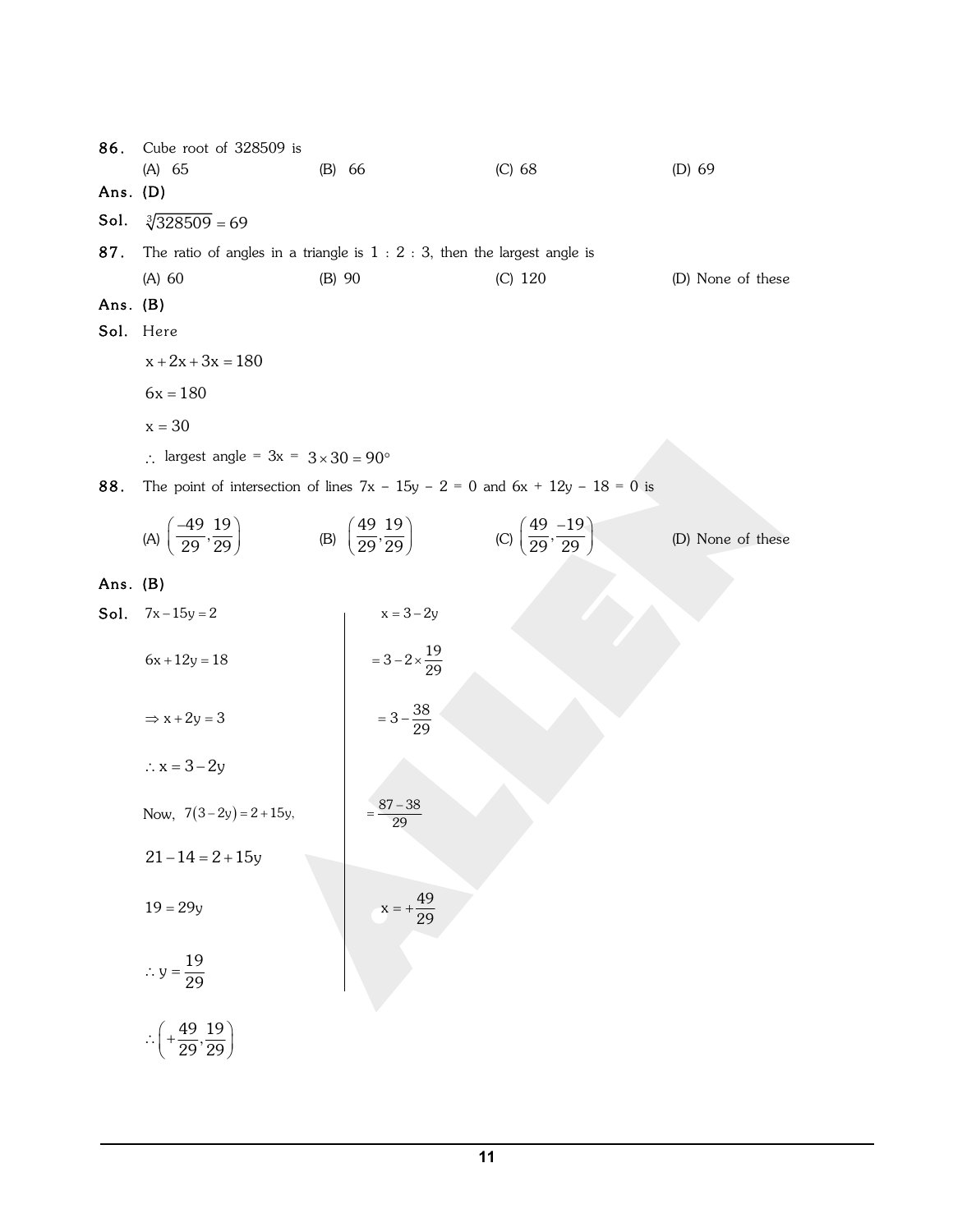**89.** Pair of equations  $5x-8y + 1 = 0$  and  $3x - \frac{24}{5}y + \frac{3}{5} = 0$  have

(A)No solution (B) Unique solution (C) Infinite solutions

(D) None of these

#### Ans.  $(C)$

$$
Sol. \quad 5x - 8y = -1
$$

 $3x - \frac{24}{5}y = \frac{-3}{5}$  $5x - 8y = -1$  $15x - 24y = -3$  $\therefore \frac{5}{15} = \frac{-8}{-24} = \frac{-1}{3}$  $\frac{1}{3} = \frac{1}{3} = \frac{1}{3}$  :  $\frac{a_1}{a_2} = \frac{b_1}{b_2} = \frac{c_1}{c_2}$ 

 $\therefore$  Infinitely many solution.

**90.** The area of the triangle with vertices  $(1, -1)$ ,  $(-4, 6)$  and  $(-3, -5)$  is (B) 22 square unit (C) 24 square unit (A) 20 square unit (D) 28 square unit

### Ans. (C)

Sol.  $(1,-1)(-4,6)$  &  $(-3,-5)$ 

$$
A(\Delta) = \frac{1}{2} |x_1 (y_2 - y_3) + x_2 (y_3 - y_1) + x_3 (y_1 - y_2)
$$

$$
=\frac{1}{2}\left|1(6+5)-4(-5+1)-3(-1-6)\right|
$$

$$
=\frac{1}{2}|1\times11-4(-4)-3(-7)|
$$

$$
=\frac{1}{2}|11+16+21|=\frac{1}{2}|48|=24
$$

91. Tenth term of A.P. 2, 7, 12, .... .. is:  $(A) 42$  $(B)$  47

(C) 37

 $(D)$  52

#### Ans.  $(B)$

Sol. we have A.P. 2, 7, 12 .......  $a = 2 d = a_2 - a_1 = 7 - 2 = 5$ 

 $12$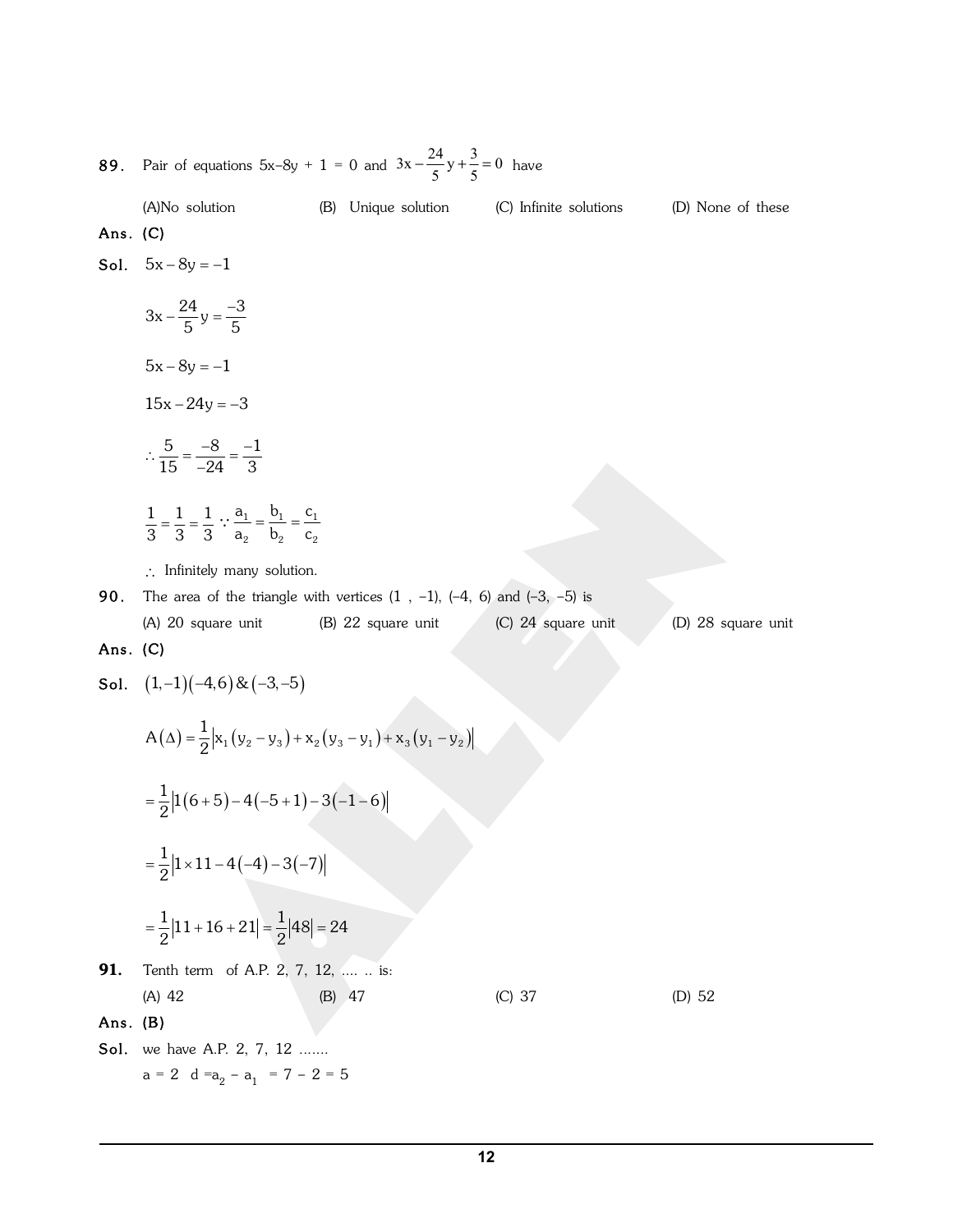$$
a_{10} = a + 9d
$$
  
= 2 + 9 × 5  
= 2 + 45  
= 47

92. With usual meanings of notations, formula for assumed mean method for A.M. is

(A) 
$$
\bar{x} = A + \frac{\sum_{i=1}^{N} f_i d_i}{\sum_{i=1}^{N} f_i}
$$
 where  $d_i = x_i - A$   
\n(B)  $\bar{x} = \frac{x_1 + x_2 + \dots + x_n}{N}$   
\n(C)  $\bar{x} = \frac{\sum_{i=1}^{N} f_i x_i}{\sum_{i=1}^{N} f_i}$   
\n(D) None of these  
\nAns. (A)  
\nSoI. Formula  $\frac{\bar{x}}{x} = \frac{\sum_{i=1}^{n} f_i d_i}{\sum_{i=1}^{N} f_i}$   
\n(D) None of these  
\n $\sum_{i=1}^{N} f_i$   
\n33. The value of  $\frac{\cos 30^\circ \times \sin 60^\circ}{\cos 60^\circ}$  is:  
\n(A) 0 (B) 0.5  
\n40. (D) 1.5  
\n(b) 1.5  
\n41. For individual series  
\n108, 64, 40, 57, 30, 54, 32, 52  
\nMedian is:  
\n(A) 52 (B) 53 (C) 54 (D) 55  
\nAns. (B)  
\nSoI. we have 30, 32, 40, 52, 54, 57, 64, 108  
\n $n = 8(\text{even no.})$   
\n(b) 55  
\n $\sum_{i=1}^{N} f_i$   
\n(c) 54 (D) 55  
\n $\sum_{i=1}^{N} f_i$   
\n(d) 52 (E) 53 (E) 53 (E) 54 (E) 52 (E) 53 (E) 54 (E) 55  
\n $\sum_{i=1}^{N} f_i$   
\n $\sum_{i=1}^{N} f_i$   
\n10.  $\sum_{i=1}^{N} f_i$   
\n11.  $\sum_{i=1}^{N} f_i$   
\n12.  $\sum_{i=1}^{N} f_i$   
\n13.  $\sum_{i=1}^{N} f_i$   
\n14.  $\sum_{i=1}^{N} f_i$   
\n15.  $\sum_{i=1}^{N} f_i$   
\n16.  $\sum_{i=1}^{N} f_i$   
\n17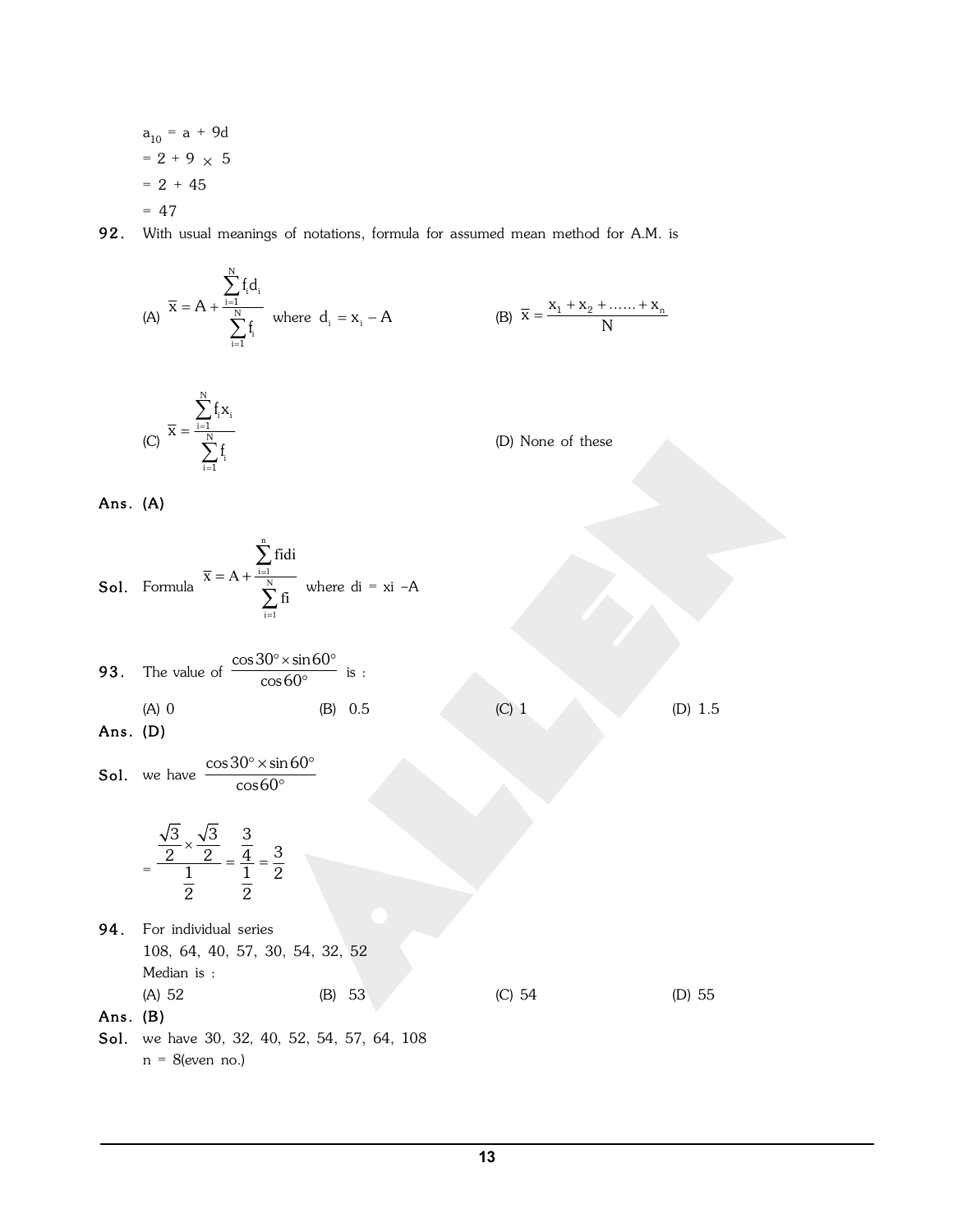